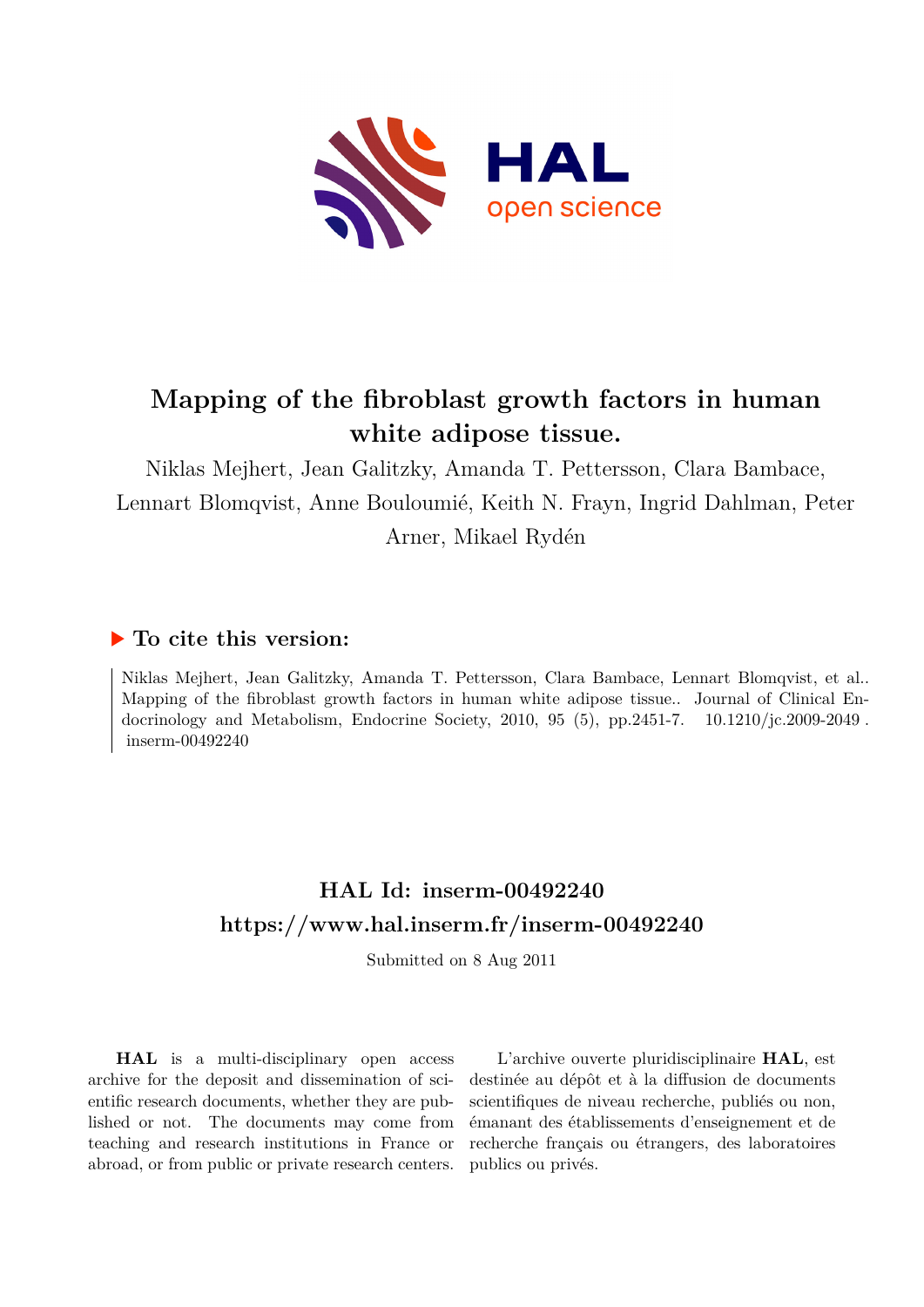## **Genetic Association and Gene Expression Analysis Identify** *FGFR1* **as a New Susceptibility Gene for Human Obesity**

Hong Jiao, Peter Arner, Suzanne L. Dickson, Hubert Vidal, Niklas Mejhert, Corneliu Henegar, Magdalena Taube, Caroline Hansson, Anke Hinney, Pilar Galan, Chantal Simon, Angela Silveira, Anna Benrick, John-Olov Jansson, Anne Bouloumié, Dominique Langin, Martine Laville, Cyrille Debard, Tomas Axelsson, Mikael Rydén, Juha Kere, Karin Dahlman-Wright, Anders Hamsten, Karine Clement, and Ingrid Dahlman\*

**Context:** Previous studies suggest a role for fibroblast growth factor receptor 1 (*FGFR1*) in the regulation of energy balance.

**Objective:**Our objective was to investigate whether *FGFR1* is an obesity gene by genetic association and functional studies.

**Design:** The study was designed to genotype common *FGFR1* single-nucleotide polymorphisms (SNP) in large cohorts, confirm significant results in additional cohorts, and measure *FGFR1* expression in human adipose tissue and in rodent hypothalamus.

**Setting:** General community and referral centers for specialized care was the setting for the study.

**Participants:** We genotyped *FGFR1* SNP in 2438 obese and 2115 lean adults and 985 obese and 532 population-based children. Results were confirmed in 928 obese and 2738 population-based adults and 487 obese and 441 lean children. Abdominal sc adipose tissue was investigated in 202 subjects. We also investigated diet-induced, obese fasting, and fed rats.

**Main Outcome Measures:** We analyzed the association between *FGFR1* SNP and obesity. In secondary analyses, we related adipose *FGFR1* expression to genotype, obesity, and degree of fat cell differentiation and related hypothalamic *FGFR1* to energy balance.

**Results:** *FGFR1* rs7012413\*T was nominally associated with obesity in all four cohorts; metaanalysis odds ratio = 1.17 (95% confidence interval = 1.10–1.25), and  $P = 1.8 \times 10^{-6}$ , which was  $P = 7.0 \times$ 10<sup>-8</sup> in the recessive model. rs7012413\*T was associated with *FGFR1* expression in adipose tissue  $(P < 0.0001)$ . In this organ, but not in skeletal muscle, *FGFR1* mRNA ( $P < 0.0001$ ) and protein ( $P <$ 0.05) were increased in obesity. In rats, hypothalamic expression of *FGFR1* declined after fasting  $(P <$  ]0.001) and increased after diet-induced obesity ( $P <$  0.05).

**Conclusions:** *FGFR1* is a novel obesity gene that may promote obesity by influencing adipose tissue and the hypothalamic control of appetite. **(***J Clin Endocrinol Metab* **96: E962–E966, 2011)**

Fibroblast growth factor receptor 1 (FGFR1) is activated by several fibration of  $\frac{1}{2}$ vated by several fibroblast growth factors, and previous studies suggest a role for FGFR1 signaling in the regulation of energy balance. We have shown that human sc adipose tissue secretes the FGFR1 ligand FGF1 (1). Silencing of *FGFR1* inhibits differentiation (adipo-

genesis) in human precursor cells (2, 3). Furthermore, adipocyte number is a major determinant for the fat mass in adults, and fat cells are continuously being renewed in adult humans (4). In addition, modulation of hypothalamic FGFR1 signaling in rodents decreases food intake (for details, see Supplemental Data, pub-

ISSN Print 0021-972X ISSN Online 1945-7197 Printed in U.S.A.

Copyright © 2011 by The Endocrine Society

doi: 10.1210/jc.2010-2639 Received November 9, 2010. Accepted March 9, 2011. First Published Online March 23, 2011

<sup>\*</sup>Author Affiliations are shown at the bottom of the next page.

Abbreviations: BMI, Body mass index; CI, confidence interval; FGFR1, fibroblast growth factor receptor 1; LD, linkage disequilibrium; OR, odds ratio; SNP, single-nucleotide polymorphism.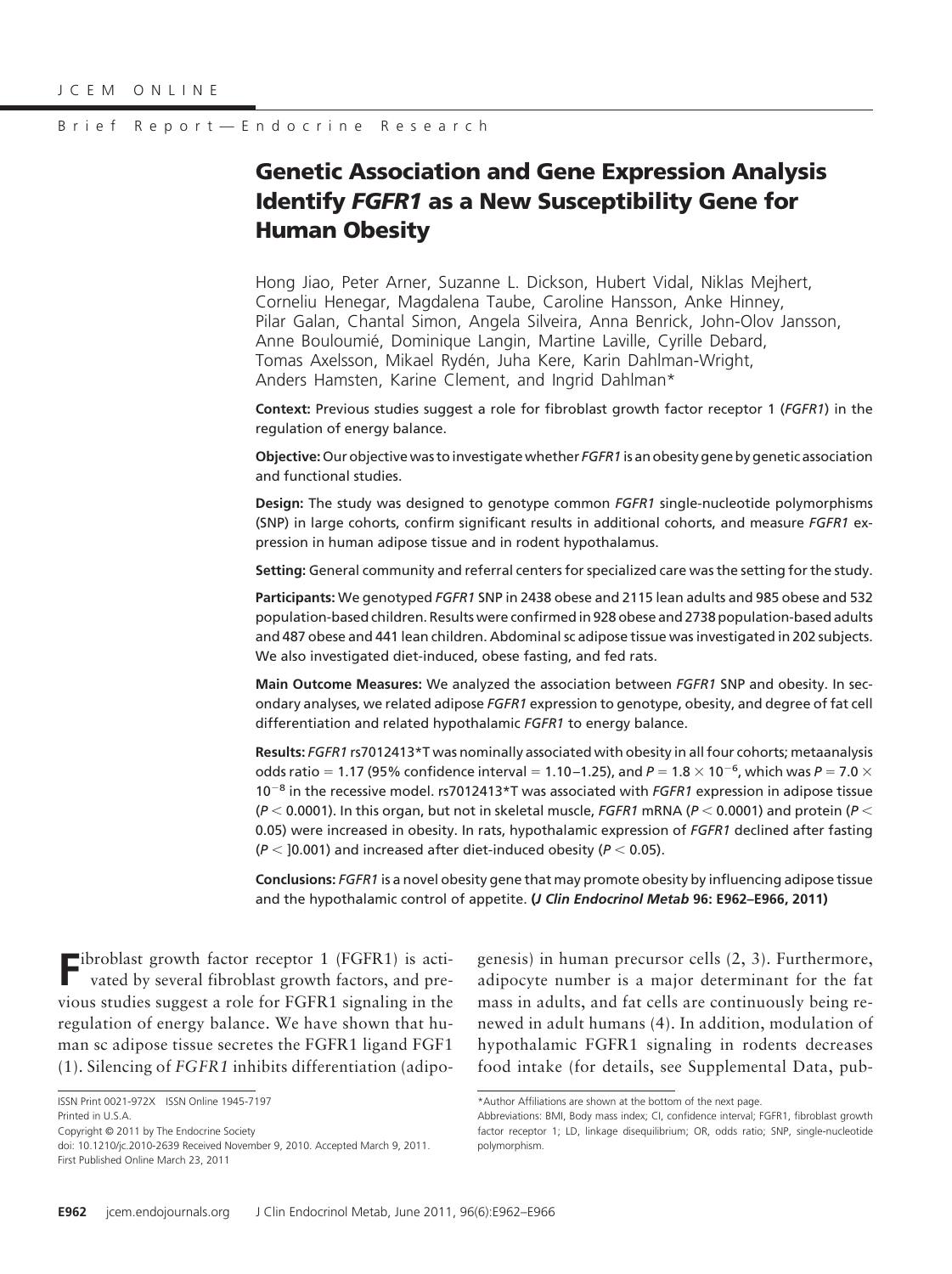lished on The Endocrine Society's Journals Online web site at http://jcem.endojournals.org) (5–7).

Against this background, we have investigated common single-nucleotide polymorphisms (SNP) in the *FGFR1* gene for association with obesity. To further strengthen the notion of *FGFR1* as an obesity gene, we studied the expression of *FGFR1* in human adipose tissue, and also in the hypothalamic region of the rat brain, in relation to energy balance. Finally, we investigated the influence of *FGFR1* genotype on adipose gene expression.

### **Subjects and Methods**

The study was approved by the local ethics committees. All adults gave their informed consent to participation. For subjects under age 18, written authorization was obtained from the parents.

#### **Cohorts**

The cohorts for genetic studies are described in Supplemental Table 1 and Supplemental Methods. Cohort 1 comprised obese adults with body mass index (BMI) of  $30.0 \text{ kg/m}^2$  or higher and lean with BMI under 25.0 kg/m<sup>2</sup>, all having European ancestry and living in the greater Stockholm area. Cohort 2 comprised French obese and population-based control children (8). The obese population had BMI Z-score of 3 or higher. In this case, in the obese population, we used the Rolland and Cachera methodology who defined BMI curve and evolution in the French population (9). The control children participated in a population-based physical activity study (10). Phenotypes were collected before the intervention. Cohort 3 comprised adult French morbidly obese (BMI  $\geq$  40.0 kg/m<sup>2</sup>) cases and population-based control subjects. The adults in the control group were participants of SU.VI.MAX (11). Phenotypes were collected at study entry. Cohort 4 encompassed German extremely obese children and adolescents (BMI Z-score  $= 4.6 \pm 2.3$ ) and adult lean controls (BMI Z-score =  $-1.4 \pm 0.4$ ) (12). The BMI of the obese patients was above the 90th BMI percentile for German children and adolescents (see www.mybmi.de).

Subjects included in analysis of human abdominal sc adipose tissue were from cohort 1 (see above). In these studies, obesity was defined as BMI over 30 kg/m<sup>2</sup> and leanness as BMI under 25 kg/m<sup>2</sup>. These subjects are described in Supplemental Methods. All subjects were healthy according to self-report. An abdominal sc fat biopsy was obtained under local anesthesia in the morning after an overnight fast (13). Fat cells were isolated as described (14). Cells from the stroma fraction were used for *in vitro* differentiation of preadipocytes as described (15). Adipose tissue

pieces or 200  $\mu$ l of isolated adipocytes were immediately frozen in liquid nitrogen.

Percutaneous biopsies of the vastus lateralis muscle were obtained after an overnight fast from healthy never-obese lean controls (five men and five women) and age-matched obese subjects with normal glucose tolerance (two men and six women). All subjects had a stable body weight over the last 3 months and were not involved in heavy exercise programs.

#### **Studies in rodents**

For fasting studies, Sprague-Dawley rats (Charles River, Frankfurt, Germany;  $n = 19$ ) were handled daily for 10 d after which half of the rats were subjected to an overnight (16 h) fast. In studies of diet-induced obesity, 4-wk-old male Wistar rats (Harlan, Blackthorne, UK;  $n = 16$ ) were exposed to a cafeteriastyle Western diet or normal chow for 16 wk ( $n = 8$  per group). At the end of the study, the body weight of the cafeteria-fed group (mean  $\pm$  sEM = 484  $\pm$  15 g) was significantly higher than the chow group (mean  $\pm$  sEM = 398  $\pm$  14 g; *P* < 0.001).

## **Genotyping**

The *FGFR1*gene is encoded on chromosome 8 and is in Caucasian samples composed of two haploblocks separated by a region with low LD (www.hapmap.org). We genotyped markers that tagged the common (frequency  $> 10\%$ ) haplotypes as well as a number of markers in the region with low LD. See Supplemental Methods for details.

#### **Quantitative real-time PCR**

*FGFR1* mRNA was quantified by quantitative real-time PCR as described in Supplemental Methods. We calculated relative changes of the target gene employing the comparative method (User Bulletin no. 2; Applied Biosystems, Foster City, CA).

#### **Western blot**

We performed Western blot as described (16) with commercial FGFR1 (catalog item Sc-121; Santa Cruz Biotechnology, Santa Cruz, CA) and  $\beta$ -actin (catalog item A2066; Sigma Chemical Co., St. Louis, MO) antibodies.

#### **Statistical analysis**

We used Haploview (17) to test for Hardy-Weinberg equilibrium, and to evaluate association between single SNP or haplotypes and obesity. The  $\chi^2$  test was used to test for association between alleles and obesity. For metaanalysis, the inverse variance method was used for pooling of cohort results. The combination of data and the combined value of the odds ratio (OR) and 95% confidence interval (CI) were calculated using the random-effects estimate method implemented in the R package. Model-based tests were carried out to evaluate association of

Department of Biosciences and Nutrition (H.J., J.K., K.D.-W.), Karolinska Institutet, and Clinical Research Centre (H.J., J.K.), Karolinska University Hospital, SE-141 57 Stockholm, Sweden; Department of Medicine at Karolinska Institutet and Karolinska University Hospital (P.A., N.M., M.R., I.D.), SE-141 86 Stockholm, Sweden; Department of Physiology/Endocrinology (S.L.D., M.T., C.H., A.B., J.-O.J.), Institute of Neuroscience and Physiology, The Sahlgrenska Academy at the University of Gothenburg, SE-405 30 Gothenburg, Sweden; University of Lyon (H.V., C.S., M.L., C.D.), Institut National de la Santé et de la Recherche Médicale (INSERM) Unité (U)-870, Institut National de la Recherche Agronomique (INRA) U-1235, Human Nutrition Research Center, Hospices Civils de Lyon, F-69600, Oullins, France; INSERM U-872 (C.H., K.C.), Nutriomique (Team 7), and University Pierre and Marie Curie-Paris 6, Cordeliers Research Center, F-75006 Paris, France; Assistance Publique-Hôpitaux de Paris (AP-HP), Pitié-Salpétrière Hospital, F-75013 Paris, France; Department of Child and Adolescent Psychiatry of the University of Duisburg-Essen (A.H.), D-45141 Essen, Germany; INSERM U-557/INRA U-1125 (P.G.), Conservatoire national des arts et métiers, UP13, Le Centre de Recherche en Nutrition Humaine d'Ile-de-France, F-93017 Bobigny, France; University Paris 13; and AP-HP, Avicenne Hospital, F-93017 Bobigny, France; University of Strasbourg (C.S.), EA 1801, F-67000, Strasbourg, France; Cardiovascular Genetics Group (A.S., A.H.), Atherosclerosis Research Unit, Department of Medicine Solna, Karolinska Institutet, SE-17176 Stockholm, Sweden; Rangueil Institute of Molecular Medicine (A.B., D.L.), INSERM U-858, Paul Sabatier University, BP 84225, F-31432 Toulouse, France; and Department of Medical Sciences (T.A.), Molecular Medicine, Science for Life Laboratory, Uppsala University, SE-751 05 Uppsala, Sweden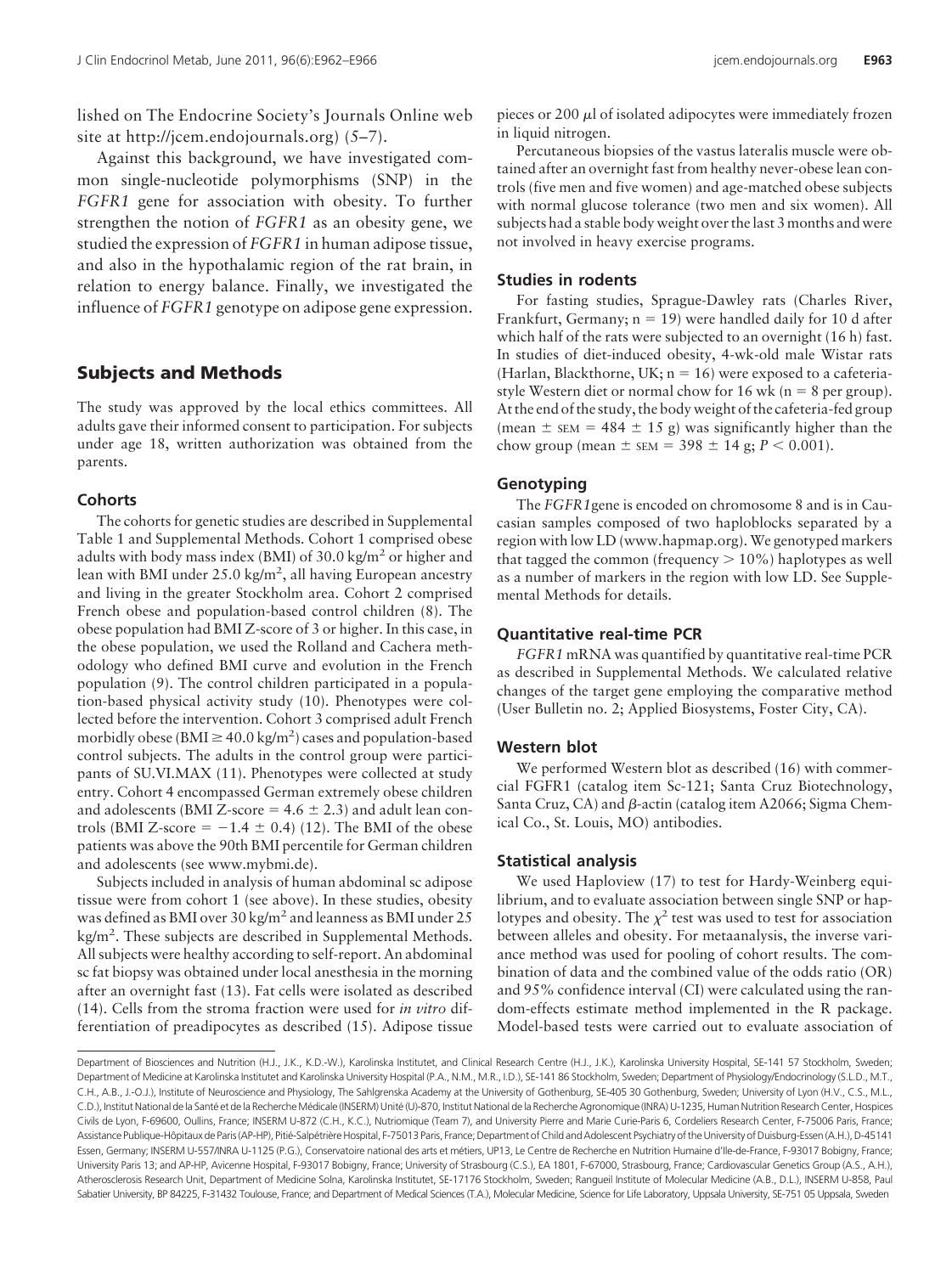genotype with obesity using logistic regression implemented in PLINK (http://pngu.mgh.harvard.edu/~purcell/plink/) (18).

Differences in specific quantitative phenotypes between genotypes were evaluated by analysis of covariance with age and BMI as covariates. Gender did not affect gene expression. The influence of genotype on specific mRNA according to the additive model was tested by Spearman Rank correlation. Student's *t* test was used for two-group comparisons. Values are mean SD unless otherwise indicated.

## **Results**

#### *FGFR1* **rs7012413 is associated with obesity**

We genotyped nine *FGFR1* SNP in cohorts 1 and 2 (Supplemental Table 2). Two SNP were not in Hardy-Weinberg equilibrium and were therefore excluded from analysis. One SNP in intron 1 of *FGFR1*, rs7012413, was associated with obesity in both cohorts, nominal  $P =$ 0.0043 and 0.002, respectively (Table 1). Three more SNP were nominally associated with obesity in one cohort only: rs4733930 and rs6983315 in cohort 1 and rs10958700 in cohort 2 (Supplemental Table 2). No haplotype was associated with obesity. To confirm the association of rs7012413 with obesity, two more cohorts were investigated (Table 1); rs7012413 was associated with obesity in cohort 3 ( $P = 0.049$ ) and in cohort 4 ( $P = 0.05$ ). In a metaanalysis of all four cohorts, rs7012413\*T was associated with obesity with  $P = 1.8 \times 10^{-6}$ , and OR = 1.17 (95% CI =  $1.10 - 1.25$ ). There was no statistical evidence for heterogeneity in impact on obesity between cohorts. Body fat in kilograms was measured in 1484 subjects from cohort 1 with bioimpedance. In this cohort, rs7012413\*C allele was associated with lower body fat  $(P = 0.019)$  using a generalized linear model and adjusting for height squared, gender, and age.

The impact of rs7012413 on obesity under different genetic models was tested next in a joint analysis of all cohorts. The recessive but not the dominant model reached genome-wide significance  $[P = 7.0 \times 10^{-8}]$  $(OR = 1.43; 95\% CI = 1.26 - 1.63) \text{ vs. } P = 0.003 \text{ (OR =)}$ 

bioinformatic analysis to explore a potential function of rs7012413. According to TFSEARCH (http:// www.cbrc.jp/research/db/TFSEARCH.html), rs7012413\*T is predicted to cause two extra transcription factor binding sites for nuclear transcription factor Y and CCAAT box binding proteins compared with rs7012413\*C (Supplemental Fig. 1).

## *FGFR1* **mRNA in human adipose tissue is associated with rs7012413 genotype and obesity**

We next studied *FGFR1* expression. *FGFR1* mRNA in intact adipose tissue was increased by about one third in obese women  $(P < 0.0001)$  (Fig. 1A). Smaller cohorts were used to explore in more detail the pattern of expression of *FGFR1*.*FGFR1* mRNAinisolated fat cells showed a trend toward increased expression in obese, but the results were nonsignificant ( $P = 0.10$ ) (one-sided test gives  $P = 0.05$ ; because the aim of this analysis was to confirm the results from intact adipose tissue, we think the one-sided test is appropriate to use) (Fig. 1B). Furthermore, FGFR1 protein in adipose tissue was increased 2-fold  $(P < 0.05)$  in obese women (Fig. 1C). By contrast, *FGFR1* mRNA in human skeletal muscle was not influenced by obesity (results not shown). Finally, *FGFR1* mRNA was increased during differentiation *in vitro* of precursor cells to adipocytes  $(P < 0.01)$  (Fig. 1E). There was a significant overall effect of rs7012413 genotype on adipose *FGFR1* expression in all subjects combined  $(P < 0.001)$  and in the obese ( $P = 0.005$ ). TT and CT genotype subjects showed higher *FGFR1* mRNA levels than CC subjects (Supplemental Table 4). CT subjects had slightly higher expression levels of *FGFR1* than TT subjects; this may be caused by the small number of TT subjects ( $n = 6$ ). An additive model was significant  $(P = 0.018)$ .

## **Hypothalamic** *FGFR1* **mRNA expression is regulated by energy balance in rodents**

The hypothalamic expression of *FGFR1* was significantly decreased ( $P < 0.01$ ) by an overnight (16 h) fast and

| <b>TABLE 1.</b> Association of FGFR1 SNP rs/012413 with obesity |               |                                   |                                        |                     |                    |      |                       |      |             |              |        |
|-----------------------------------------------------------------|---------------|-----------------------------------|----------------------------------------|---------------------|--------------------|------|-----------------------|------|-------------|--------------|--------|
| <b>Nationality</b>                                              | <b>Cohort</b> | Obese cases<br>(female/male)      | Controls <sup>a</sup><br>(female/male) | Call<br>rate $(\%)$ | Cases <sup>b</sup> |      | Controls <sup>b</sup> |      | Allele T in |              |        |
|                                                                 |               |                                   |                                        |                     | T(n)               | C(n) | T(n)                  | C(n) | Cases (%)   | Controls (%) | P      |
| Swedish                                                         |               | 1526/912                          | 1163/952                               | 96.9                | 1449               | 3337 | 109                   | 2923 | 30.3        | 27.5         | 0.0043 |
| French                                                          |               | 641/344 <sup>b</sup>              | 289/243 <sup>c</sup>                   | 95.8                | 721                | 1155 | 331                   | 683  | 38.4        | 32.6         | 0.002  |
| French                                                          |               | 682/246                           | 1630/1108 <sup>c</sup>                 | 96                  | 521                | 1035 | 1690                  | 3786 | 34          | 31           | 0.049  |
| German<br>Total                                                 | 4             | 278/209 <sup>b</sup><br>3127/1711 | 271/171<br>3353/2474                   | 100                 | 306                | 668  | 240                   | 640  | 32          | 27           | 0.05   |

#### **TABLE 1.** Association of *FGFR1* SNP rs7012413 with obesity

*<sup>a</sup>* Lean and population-based controls.

*<sup>b</sup>* Cohorts comprising children in which BMI Z-scores were used to define obesity status as defined in *Materials and Methods*.

*<sup>c</sup>* Population-based controls. Cohort 2 population-based controls include 29 obese children, and cohort 3 population-based controls include five morbidly obese adults.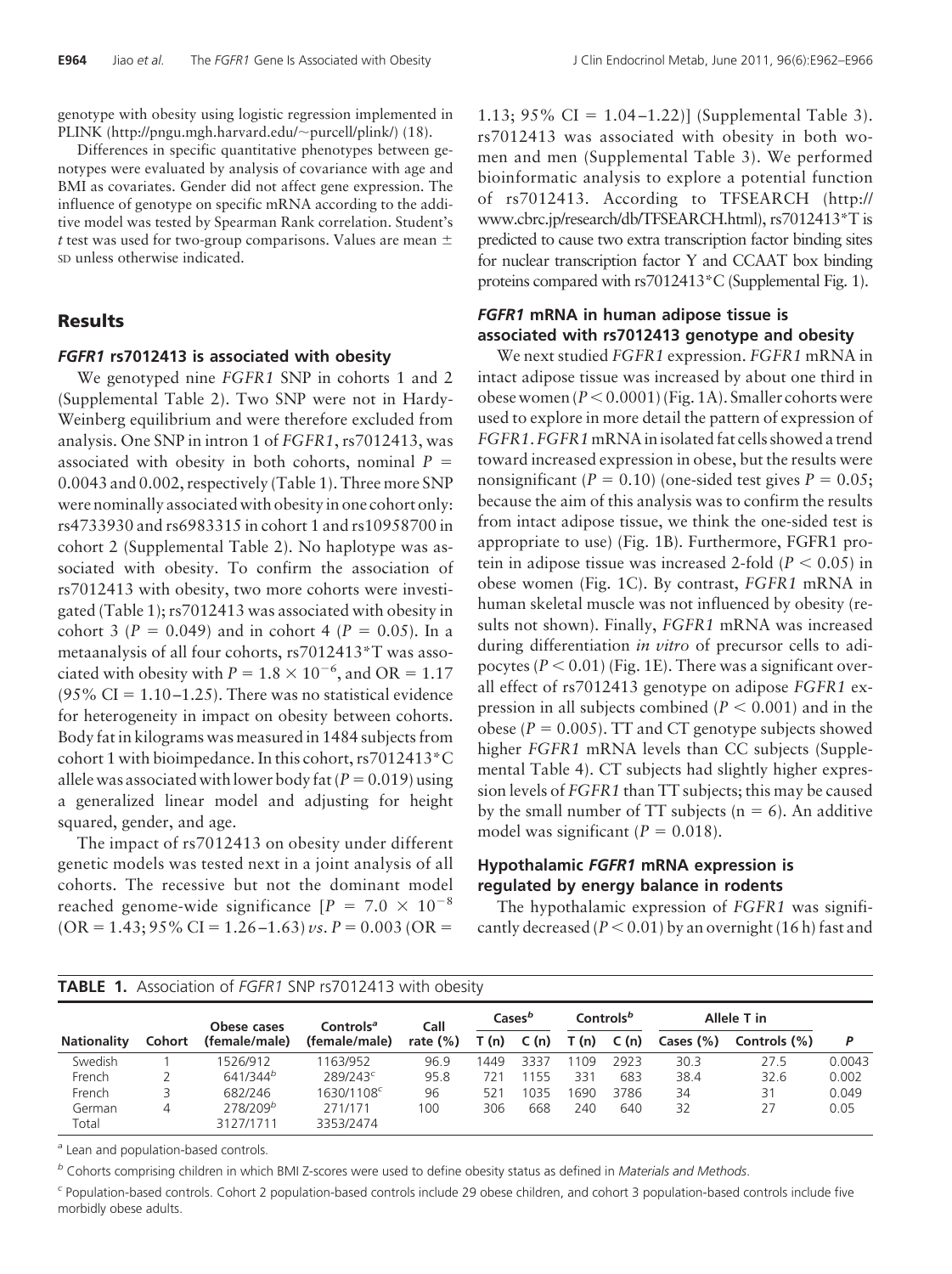



**FIG. 1.** Expression of *FGFR1* in human abdominal sc adipose tissue and rat hypothalamus. A and B, *FGFR1* mRNA expression in intact adipose tissue of lean ( $n = 15$ ) and obese ( $n = 81$ ) women (A) and isolated fat cells of lean (five women and two men) and obese (six women and one man) subjects (B); C, FGFR1 protein levels in adipose tissue of lean ( $n = 6$ ) and obese ( $n = 6$ ) women; D, *FGFR1* mRNA expression in progenitor cells during differentiation to fat cells ( $n = 11$ ) as judged by ANOVA; E, *FGFR1* mRNA levels in hypothalamus of fasted ( $n = 9$ ) and fed ( $n = 1$ ) 10) rats; F, *FGFR1* mRNA levels in hypothalamus of diet-induced obese  $(n = 8)$  and normal chow-fed  $(n = 8)$  rats. *FGFR1* mRNA =  $2(CtFGFR1caliber-CtFGFR1sample)/2(Ctreferencegenecalibration-Ctreferencegenesample).$ 

As reference gene, we used in human experiments *18S* and in rats *HPRT* and *Actb.* Two group comparisons were performed with Student's *t* test. Values are mean  $\pm$  sp except for D, where values are mean  $\pm$  se. \*\*\*,  $P$  < 0.0001; \*\*,  $P$  < 0.01; \*,  $P$  < 0.05.

increased  $(P < 0.05)$  in diet-induced obese rats (Fig. 1, E and F).

## **Discussion**

We report a common SNP, rs7012413, in the first intron of the *FGFR1* gene that is associated with obesity in four cohorts, together comprising 4838 obese cases and 5827 lean or population-based controls. We show that *FGFR1* mRNA in sc adipose tissue is associated with rs7012413 genotype and obesity status as well as fat cell differentiation. Furthermore, in rodent studies, we observe that hypothalamic expression of *FGFR1* is correlated with energy balance.

Association of rs7012413 with obesity was observed in both adults and children. This is in agreement with the recent report that most obesity-susceptibility loci are already associated with anthropometric traits in children/ adolescents (19). *FGFR1* SNP have previously been examined for association with BMI in 629 individuals from 207 families who were not ascertained based on obesity (20). The lack of association between *FGFR1* and obesity in the study by Kaess *et al.* (20) is not surprising given the

limited power of the sample and does not exclude an impact of *FGFR1* on obesity.

rs7012413 could hypothetically affect gene expression because many genes have multiple transcriptional regulatory regions. *In vitro* experiments will be necessary to test the significance of the predicted binding sites associated with one allele of the SNP. Of note, we cannot rule out that rs7012413 is in close LD with another SNP that mediates the impact on obesity and mRNA levels. However, rs7012413 is located in a region spanning intron 1 to 2 that displays low LD between markers, and among other markers genotyped in the region, none is associated with obesity in both cohorts 1 and 2.

Previous studies have shown that *FGFR1* regulates human preadipocyte differentiation *in vitro* (2, 3). We here report that *FGFR1* genotype is associated with adipose tissue mRNA levels, and *FGFR1* mRNA is up-regulated after differentiation of human adipose tissue precursor cells to adipocytes. Together, these results together are consistent with the hypothesis that *FGFR1* could be a regulator of adipogenesis that contributes to obesity by regulating fat cell number. Fat cell number is a major determinant for fat mass (4).

*FGFR1* gene variants may also influence obesity by other independent mechanisms, *e.g.* modulating central regulation of food intake. We demonstrate the novel finding that *FGFR1* expression in the rat hypothalamus decreases during a short time of fasting and increases during long-time overfeeding.

In summary, we identified *FGFR1* as a novel obesity gene that may promote obesity by influencing adipose tissue and the hypothalamic control of appetite.

## **Acknowledgments**

We are grateful to BEA, the bioinformatics and expression analysis core facility, and MAF, the mutation analysis facility, at the Karolinska Institute for performing genotyping and for excellent technical support by Gaby Åström, Eva Sjölin, Elisabeth Dungner, and Kerstin Wåhlén. We are indebted to Véronique Pelloux and Rohia Alili for DNA preparation.

Address all correspondence and requests for reprints to: Ingrid Dahlman, Karolinska University Hospital in Huddinge, Department of Medicine, M63, SE-141 86 Stockholm, Sweden. E-mail: ingrid.dahlman@ki.se; or Juha Kere, Department of Biosciences and Nutrition, Karolinska Institutet, SE-141 57 Stockholm, Sweden, E-mail: juha.kere@ki.se.

This work was supported by grants from AFA Insurance, the Swedish Heart and Lung Foundation, the Swedish Research Council (Project 8691), Novo Nordic Foundation, Swedish Diabetes Association, the Knut and Alice Wallenberg Foundation and the Stockholm County Council (Project 562183). This work is part of the project "Hepatic and adipose tissue